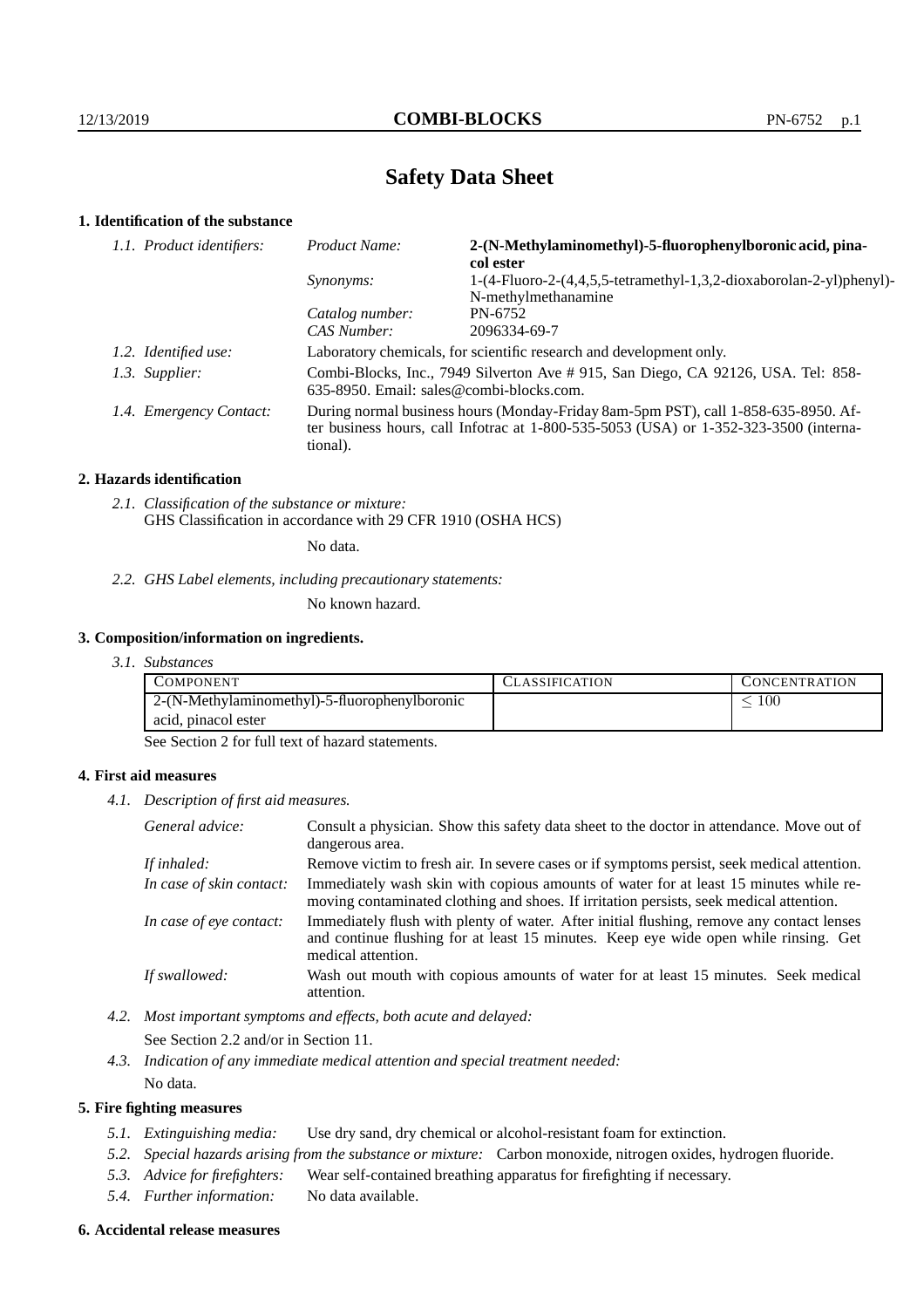- *6.1. Personal precautions, protective equipment and emergency procedures:* Ensure adequate ventilation. Use personal protective equipment.
- *6.2. Environmental precautions:* Should not be released into the environment. See Section 12 for additional ecological information.
- *6.3. Methods and materials for containment and cleaning up:* Sweep up or vacuum up spillage and collect in suitable container for disposal.
- *6.4. Reference to other sections:* Refer to protective measures listed in Sections 8 and 13.

#### **7. Handling and storage**

- *7.1. Precautions for safe handling:* Avoid contact with skin and eyes. Avoid inhalation of vapour or mist. Keep away from sources of ignition - No smoking. Take measures to prevent the build up of electrostatic charge. For precautions see section 2.2.
- *7.2. Conditions for safe storage, including any incompatibilities:* Store refrigerated. Keep container tightly closed in a dry and well-ventilated place. Containers which are opened must be carefully resealed and kept upright to prevent leakage.
- *7.3. Specific end use(s):* Laboratory chemicals, for scientific research and development only.

#### **8. Exposure Controls / Personal protection**

*8.1. Control parameters:*

*Components with workplace control parameters:* Contains no substances with occupational exposure limit values.

*8.2. Exposure controls:*

*Appropriate engineering controls:* Ensure that eyewash stations and safety showers are close to the workstation location. Ensure adequate ventilation, especially in confined areas.

*Personal protective equipment:*

| Eye/face protection:    | Wear appropriate protective eyeglasses or chemical safety goggles as described by OSHA's<br>eye and face protection regulations in 29 CFR 1910.133 or European Standard EN166.                                                                                                                                         |
|-------------------------|------------------------------------------------------------------------------------------------------------------------------------------------------------------------------------------------------------------------------------------------------------------------------------------------------------------------|
| Skin protection:        | Handle with gloves. Gloves must be inspected prior to use. Use proper glove removal<br>technique (without touching glove's outer surface) to avoid skin contact with this product.<br>Dispose of contaminated gloves after use in accordance with applicable laws and good<br>laboratory practices. Wash and dry hands |
| <b>Body Protection:</b> | Complete suit protecting against chemicals, Flame retardant antistatic protective clothing.,<br>The type of protective equipment must be selected according to the concentration and<br>amount of the dangerous substance at the specific workplace.                                                                   |
| Respiratory protection: |                                                                                                                                                                                                                                                                                                                        |

Control of environmental exposure: Prevent further leakage or spillage if safe to do so. Do not let product enter drains.

## **9. Physical and chemical properties**

*9.1. Information on basic physical and chemical properties*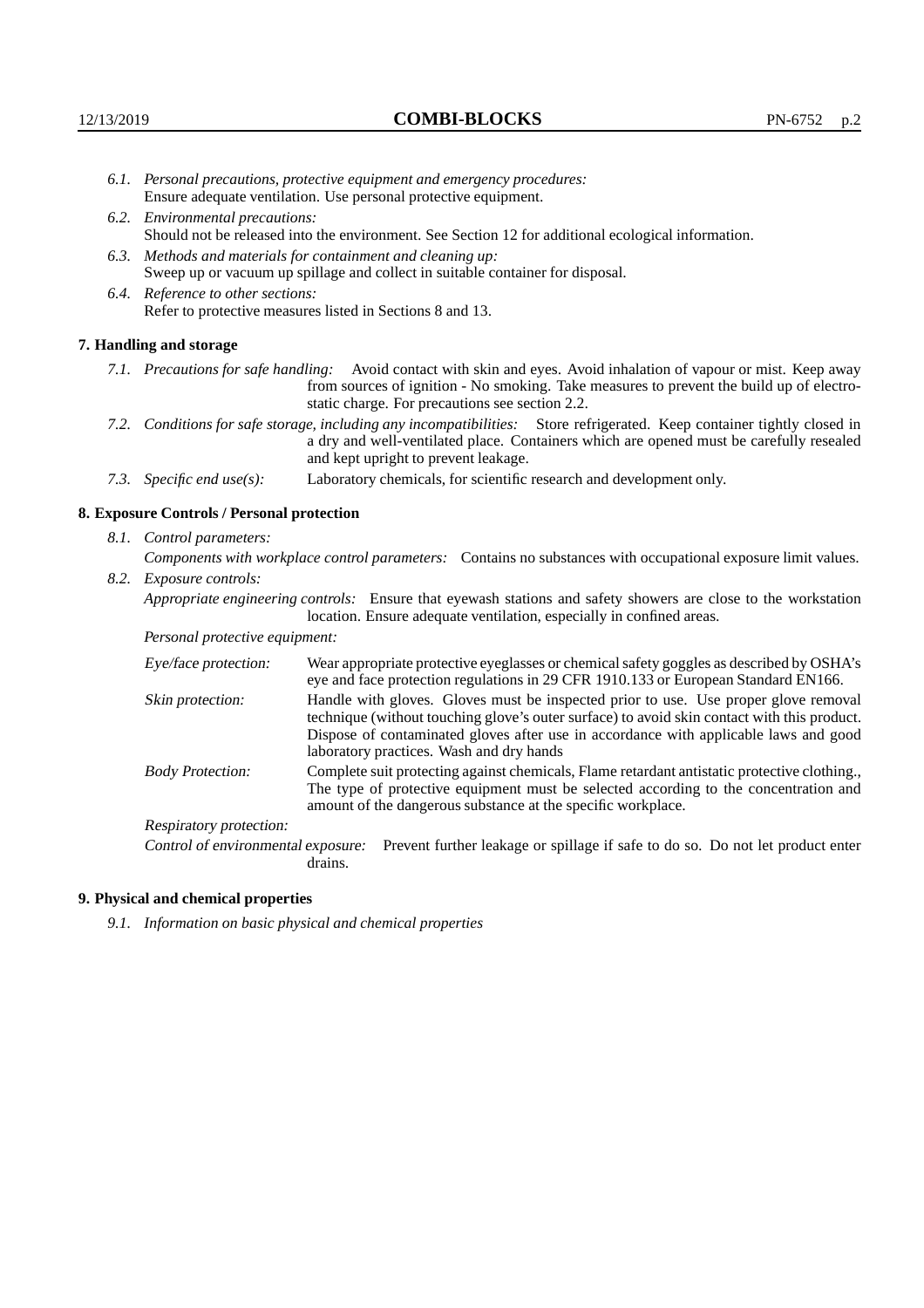| Appearance:                                   | Solid          |
|-----------------------------------------------|----------------|
| Odour:                                        | No data        |
| Odour Threshold:                              | No data        |
| pH:                                           | No data        |
| Melting point/freezing point:                 | $150 - 160$ °C |
| Initial boiling point and boiling range:      | No data        |
| Flash point:                                  | No data        |
| Evaporatoin rate:                             | No data        |
| Flammability (solid, gas):                    | No data        |
| Upper/lower flammability or explosive limits: | No data        |
| Vapour pressure:                              | No data        |
| Vapour density:                               | No data        |
| Relative density:                             | No data        |
| Water solubility:                             | No data        |
| Partition coefficient: n-octanol/water:       | No data        |
| Auto-ignition:                                | No data        |
| Decomposition temperature:                    | No data        |
| Viscosity:                                    | No data        |
| Explosive properties:                         | No data        |
| Oxidizing properties:                         | No data        |
|                                               |                |

*9.2. Other safety information:*

| Formula          | $C_{14}H_{21}BFNO_2$ |
|------------------|----------------------|
| Molecular weight | 265.1                |
| CAS Number       | 2096334-69-7         |

## **10. Stability and reactivity**

|  | 10.1. Reactivity | No data |
|--|------------------|---------|
|--|------------------|---------|

*10.2. Chemical stability* Stable under recommended storage conditions.

- *10.3. Possibility of hazardous reactions* No data
- *10.4. Conditions to avoid*
- *10.5. Incompatible material* No data.
- *10.6. Hazardous decomposition products:*

Hazardous decomposition products formed under fire conditions: Carbon monoxide, nitrogen oxides, hydrogen flu-

|                               | oride.         |
|-------------------------------|----------------|
| Other decomposition products: | No data        |
| In the event of fire:         | See Section 5. |

### **11. Toxicological information**

*11.1 Information on toxicological effects*

| Acute toxicity:                                            | ,,                                                                                                                                              |
|------------------------------------------------------------|-------------------------------------------------------------------------------------------------------------------------------------------------|
| Skin irritation/corrosion:                                 | No data available.                                                                                                                              |
| Eye damage/irritation:                                     | No data available.                                                                                                                              |
| Respiratory or skin sensitization:                         | No data available.                                                                                                                              |
| Germ cell mutagenicity:                                    | No data available.                                                                                                                              |
| Carcinogenicity:                                           | No data available.                                                                                                                              |
| Reproductive toxicity:                                     | No data available.                                                                                                                              |
| Specific target organ system toxicity - single exposure:   | No data available.                                                                                                                              |
| Specific target organ system toxicity - repeated exposure: | No data available.                                                                                                                              |
| Aspiration hazard:                                         | No data available.                                                                                                                              |
| Additional information:                                    | To the best of our knowledge, the chemical, physical and toxicological proper-<br>ties of this substance have not been thoroughly investigated. |

## **12. Ecological information**

*12.1. Toxicity* No data available.